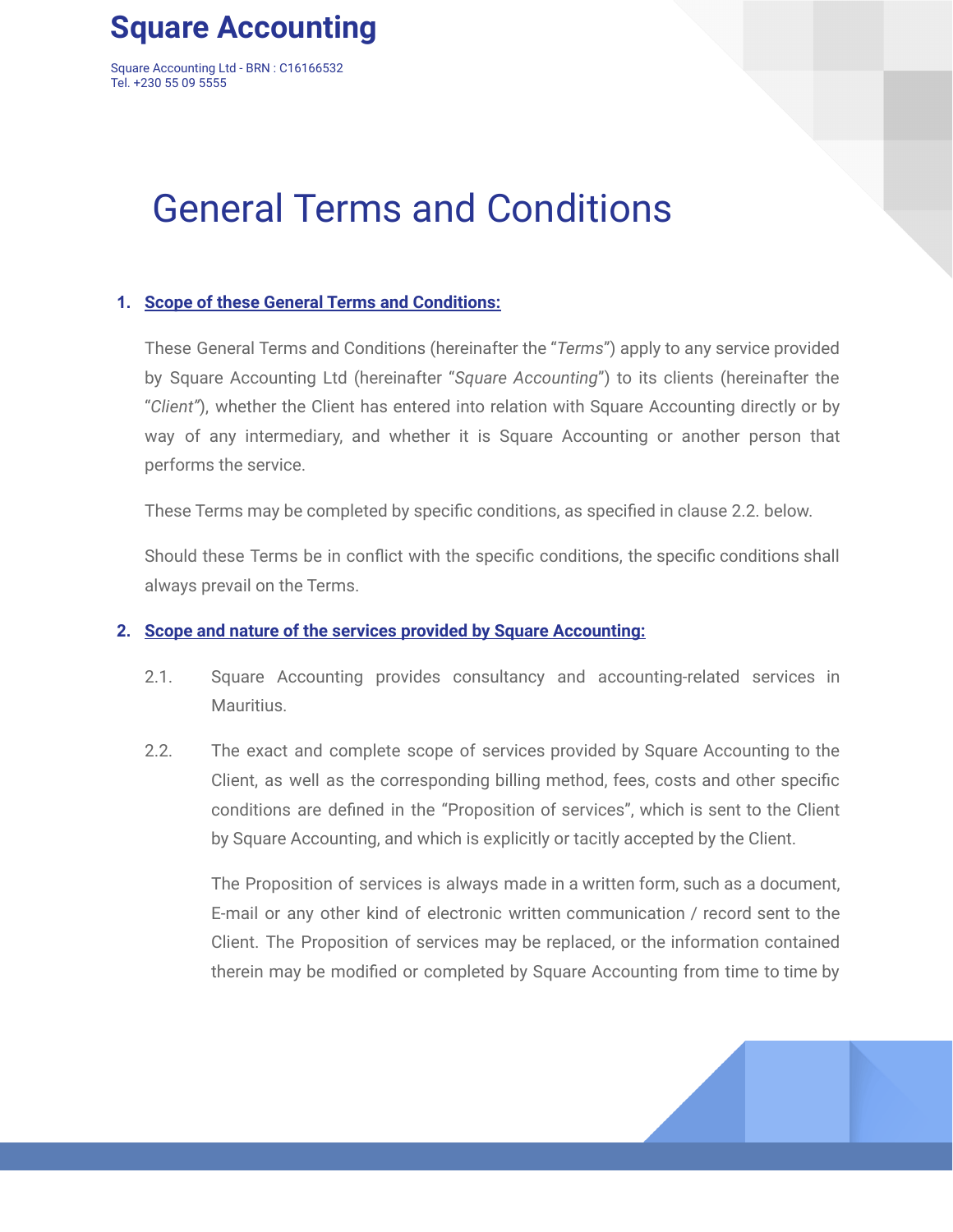writing (whether electronic or not), as long as the Client explicitly or tacitly agrees on such replacement, modification or completion.

2.3. Square Accounting does not provide legal advice or other legal services, which fall under the legal monopoly of a law practitioner (such as a notary, a barrister or an attorney), for a reward or consideration.

Some information may be issued by Square Accounting free of charge, for information purposes only. The Client acknowledges that:

- Square Accounting shall not be held responsible for any information delivered or issued to the Client; and
- subscription to Square Accounting's services has been made after the Client has taken all necessary legal advice, on its own and from any competent practitioner.
- 2.4. Where Square Accounting proposes a service to be performed by another person such as its partners (hereinafter the "*Third-party service providers*"), Square Accounting acts as a broker between the Client and the Third-party service provider. Therefore, Square Accounting cannot be held responsible for any act, doing or omission of the Third-party service provider.

# **3. Invoicing and payment**

3.1. *Advance fee*

Square Accounting may require the Client to pay an advance fee.

In such cases, Square Accounting will start working / providing its services only upon confirmation of receipt of the advance fee.

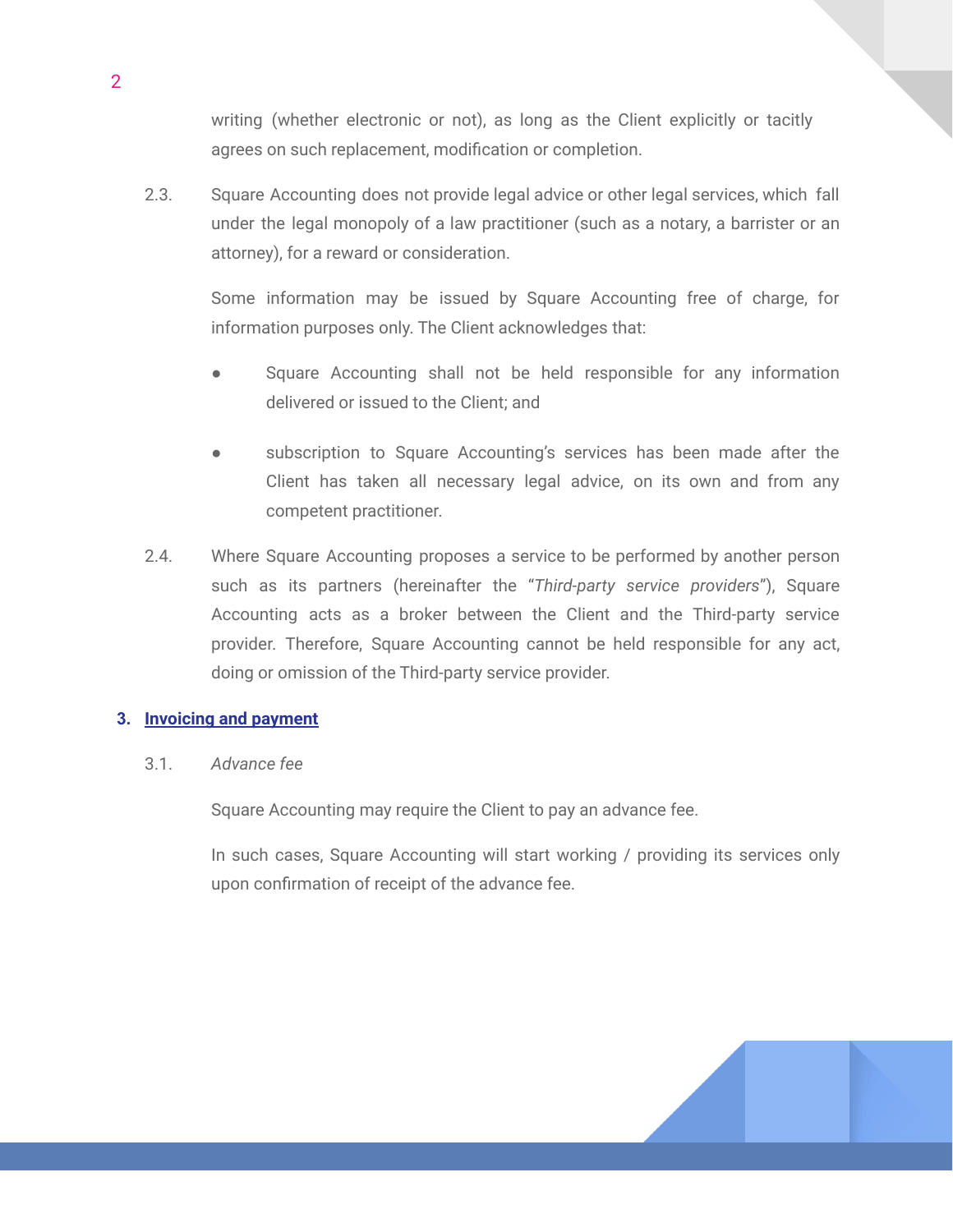#### 3.2. *Invoicing*

3

Payment is due 30 days from the invoice date, subject to any other payment date mentioned on the invoice.

For recurring payments (applicable for monthly, quarterly or annual plans), an invoice will be issued in advance by Square Accounting at the beginning of every billing period related to that billing period. Payment is due for the entire period as long as the period has begun, notwithstanding any cancellation or resiliation of services happening during this period.

#### 3.3. *Penalty interests*

Any late payment, either for one-off or recurring payment, may give lieu to application of a penalty interest amounting to 10% (all taxes included), without need of a "*mise en demeure"* or any other formal interpellation of the Client, at the discretion of Square Accounting.

# **4. Liability:**

Due to the nature of its services, Square Accounting is only bound by an obligation of means (i.e. an "*obligation de moyens*"). .

However, in cases where Square Accounting's liability would be triggered for the services rendered to the Client, that liability shall be limited to the price of the services sold and which are related to the Client's claim, plus 50 % of that price.

In order to provide its services, Square Accounting relies on information provided by the Client (like in forms, communications or any other means). The Client must inform Square Accounting about any change related to information that has been or is provided to Square Accounting, or any other material information that may have a consequence on the performance of its services.